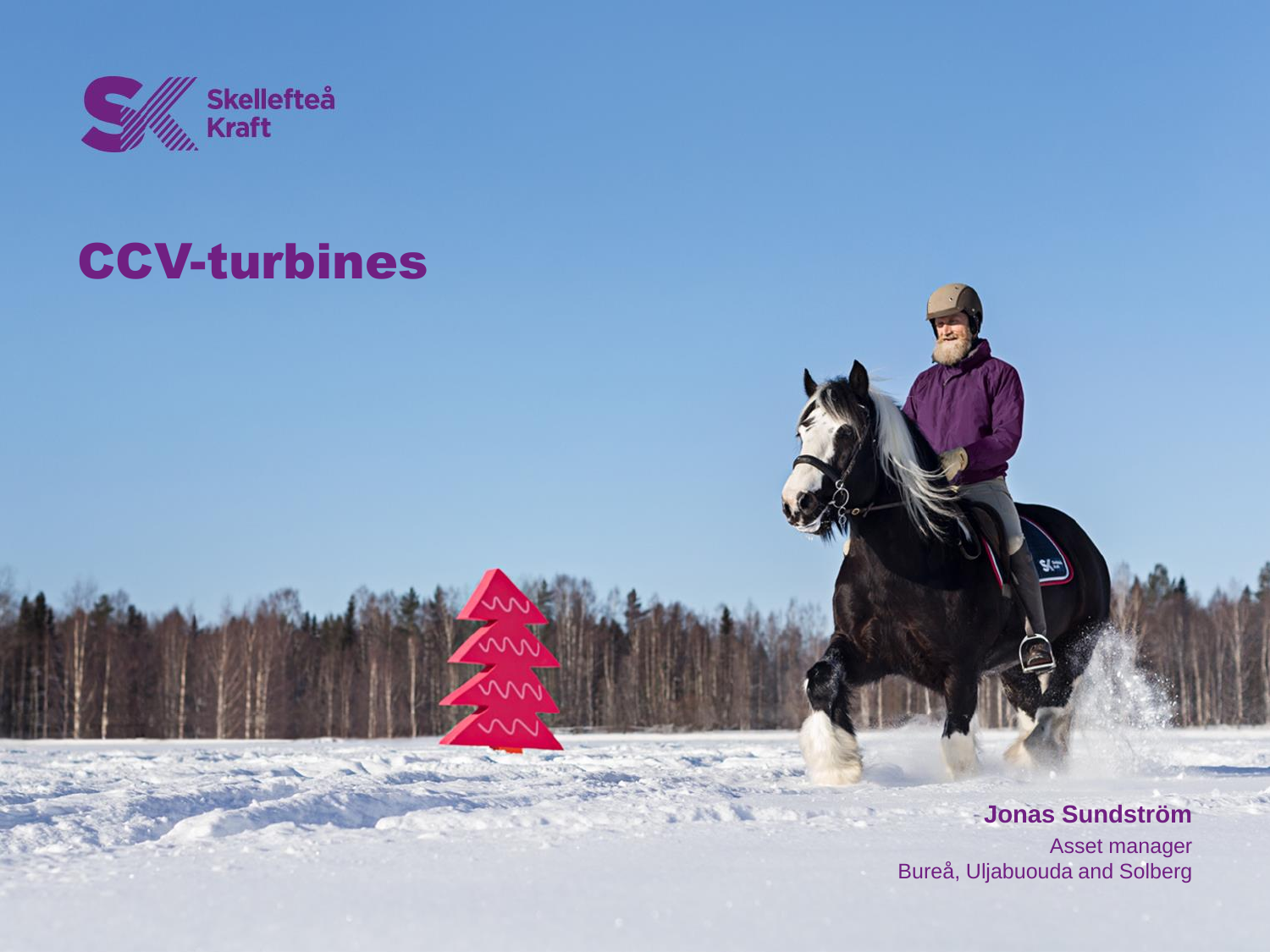# Winter will come every year

Ice is a challenge!

Cold climate is more than just ice.

More than just the blades needs to be adapted.

Safety is a big issue.

We have seen improvements but there is a long way left.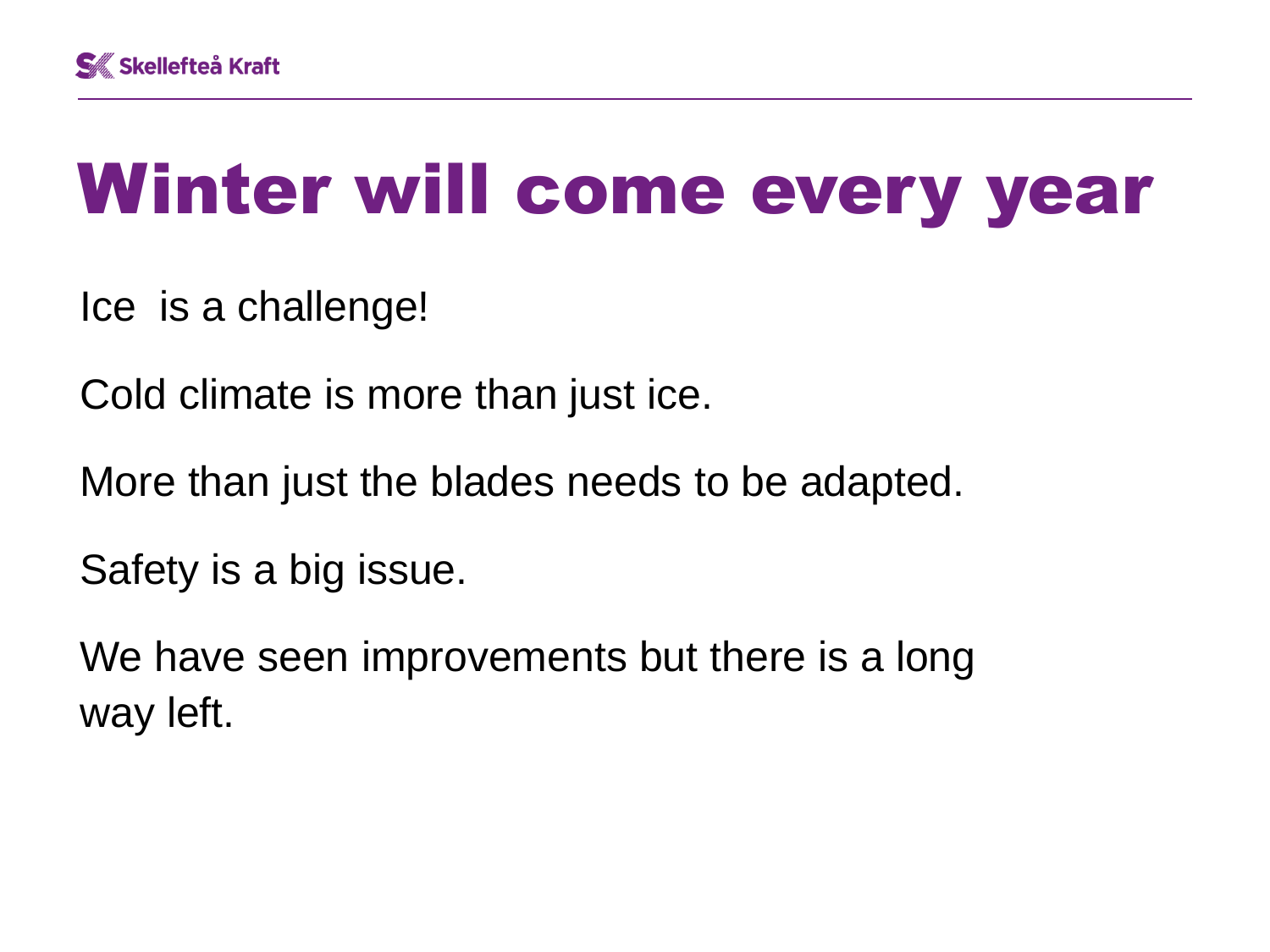#### Windpower in cold climate



- » This is how we would like every day to be.
- » Low temperature.
- » High winds.
- » Low humidity.
- » Good production.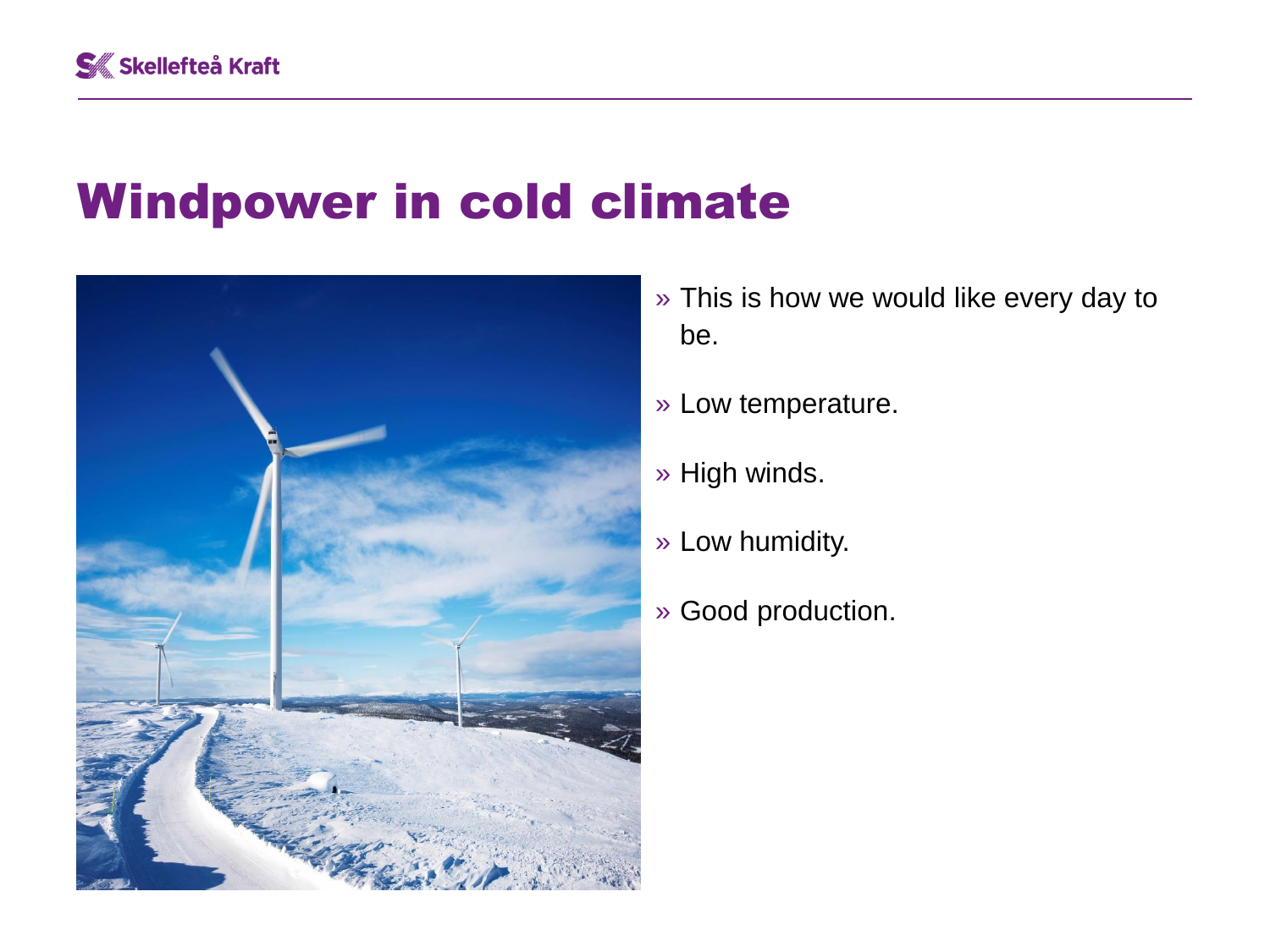# What is availible on the market today?

- » Hotair systems in different shapes.
	- » They are simple.
	- » They are cheap.
- » Various generations of carbonbased systems.
	- » A VTT invention.
	- » Still improving.
- » What do they have in common?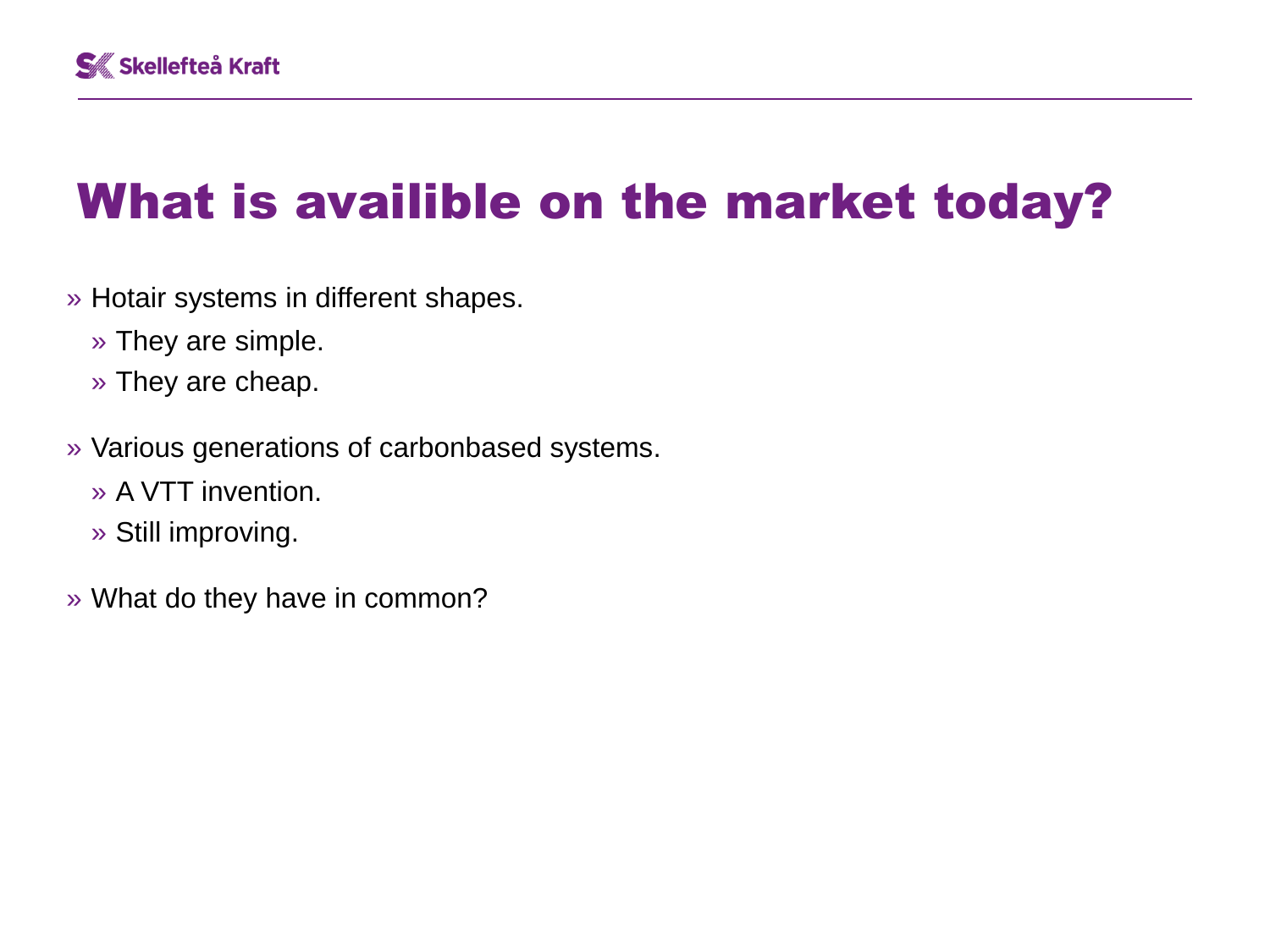# Hotair system

Advantages:

- » Inexpensive construction
- » Easy construction
- » Easy access
- » No extra risk for lightning strikes

Disadvantages:

- » Low efficiancy (high energycomsumption)
- » Limited function in arctic climate
- » Retrofit is not possible

Suitable for light to medium ice sites, in crowded areas.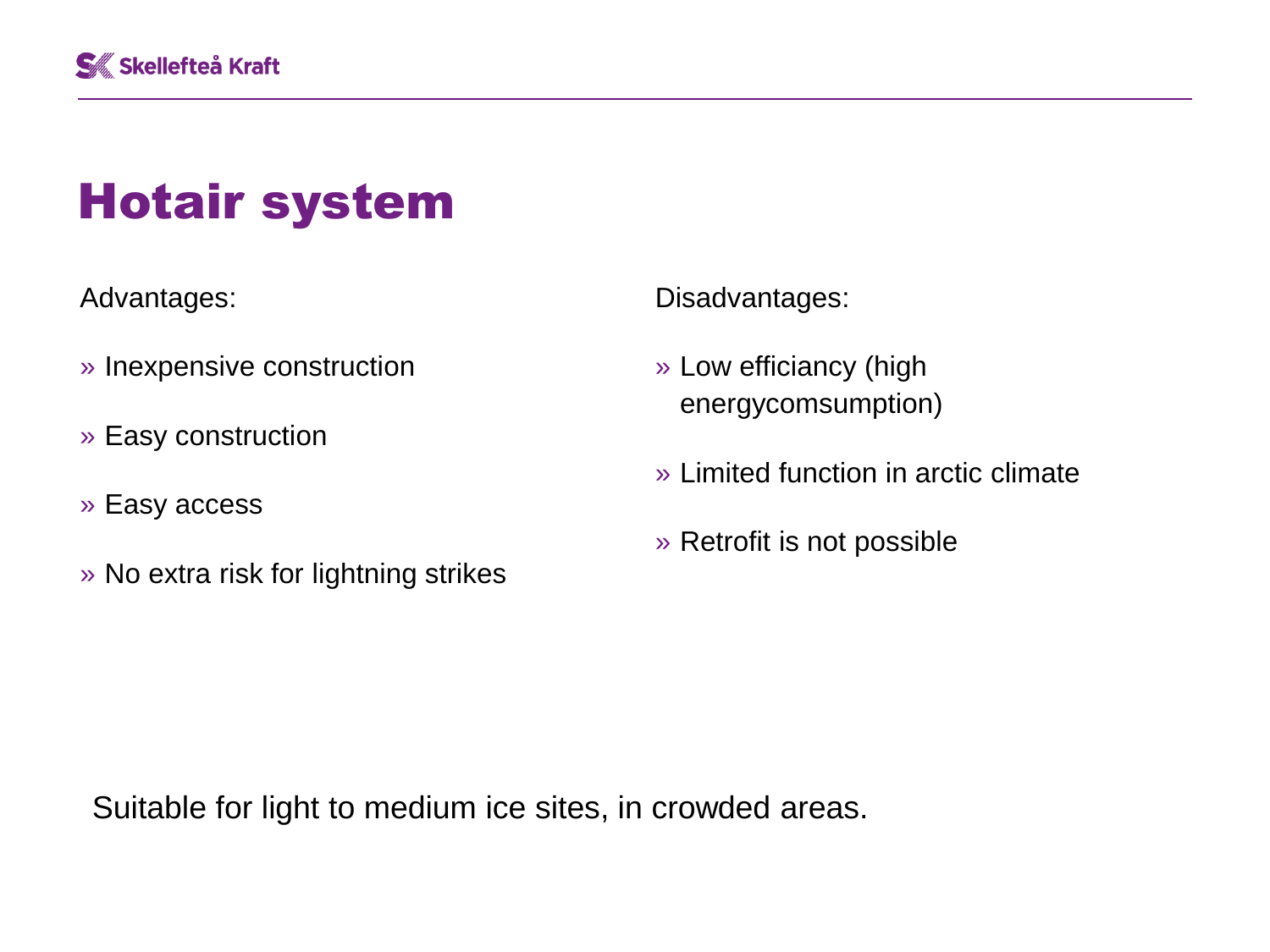

# Hot air system.



- » A simple construction, simple access to all mechanical part in blade root.
- » Blades needs to be adapted already in factory.
- » Lot of material and air to heat before surface release ice.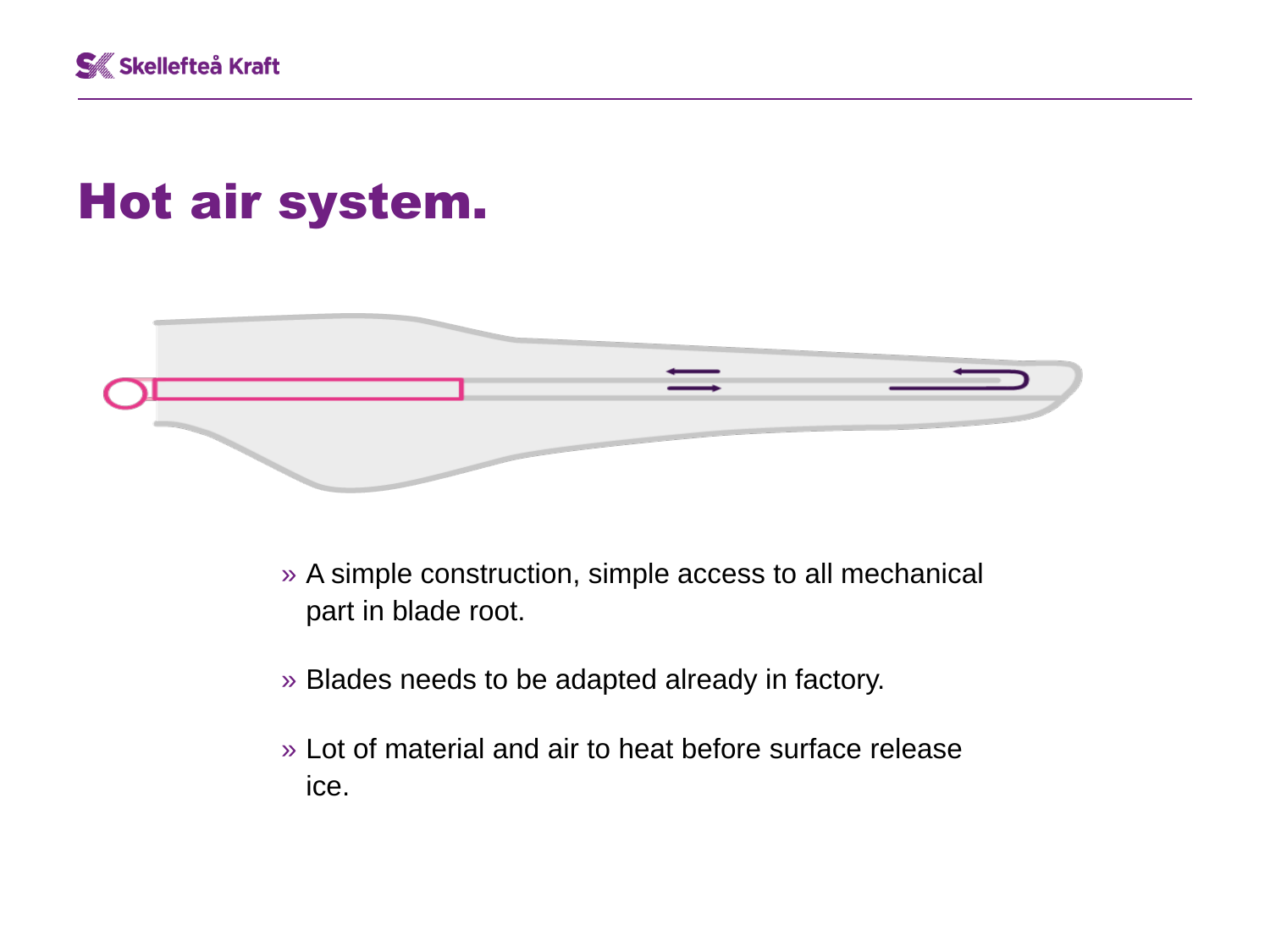#### Carbonfibre based systems

Advantages:

- » Relatively energy efficiant
- » Possible to make retrofits
- » Good function when availiable

Disadvantages:

- » Availibility problems
- » Expensive and difficult to repair
- » Powercables often attached in glassfibre wich give problems ahead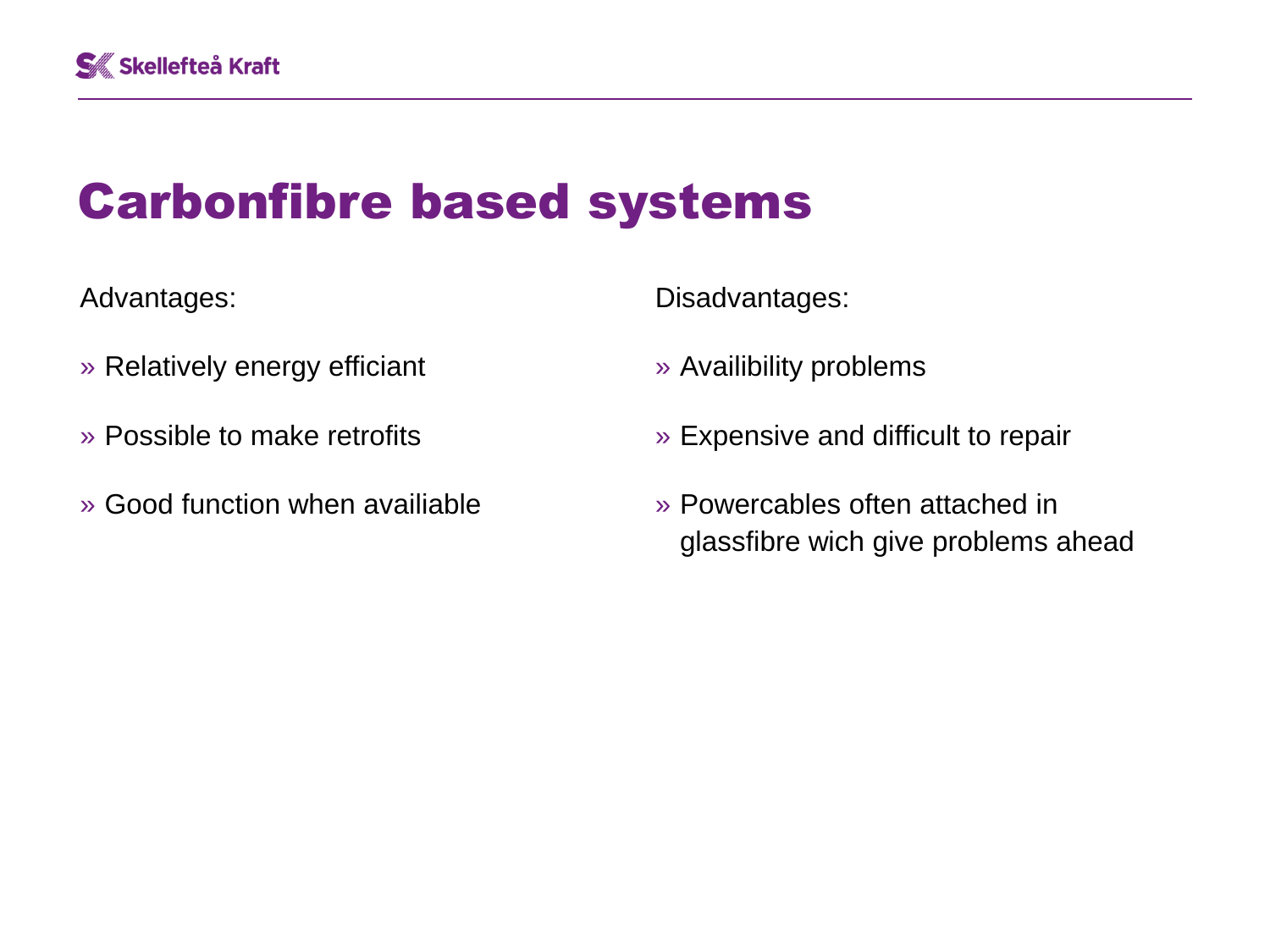#### Illustration of todays system with carbon fibre.



- » Most of the carbonbased systems have cable connector in both tip and root.
- » The older system have sensors and OH-relays in tip and root and they are only availible from outside  $\rightarrow$ Expensive repairs.
- » In newer systems sensors are placed close to rootend is accessed from inside the blade.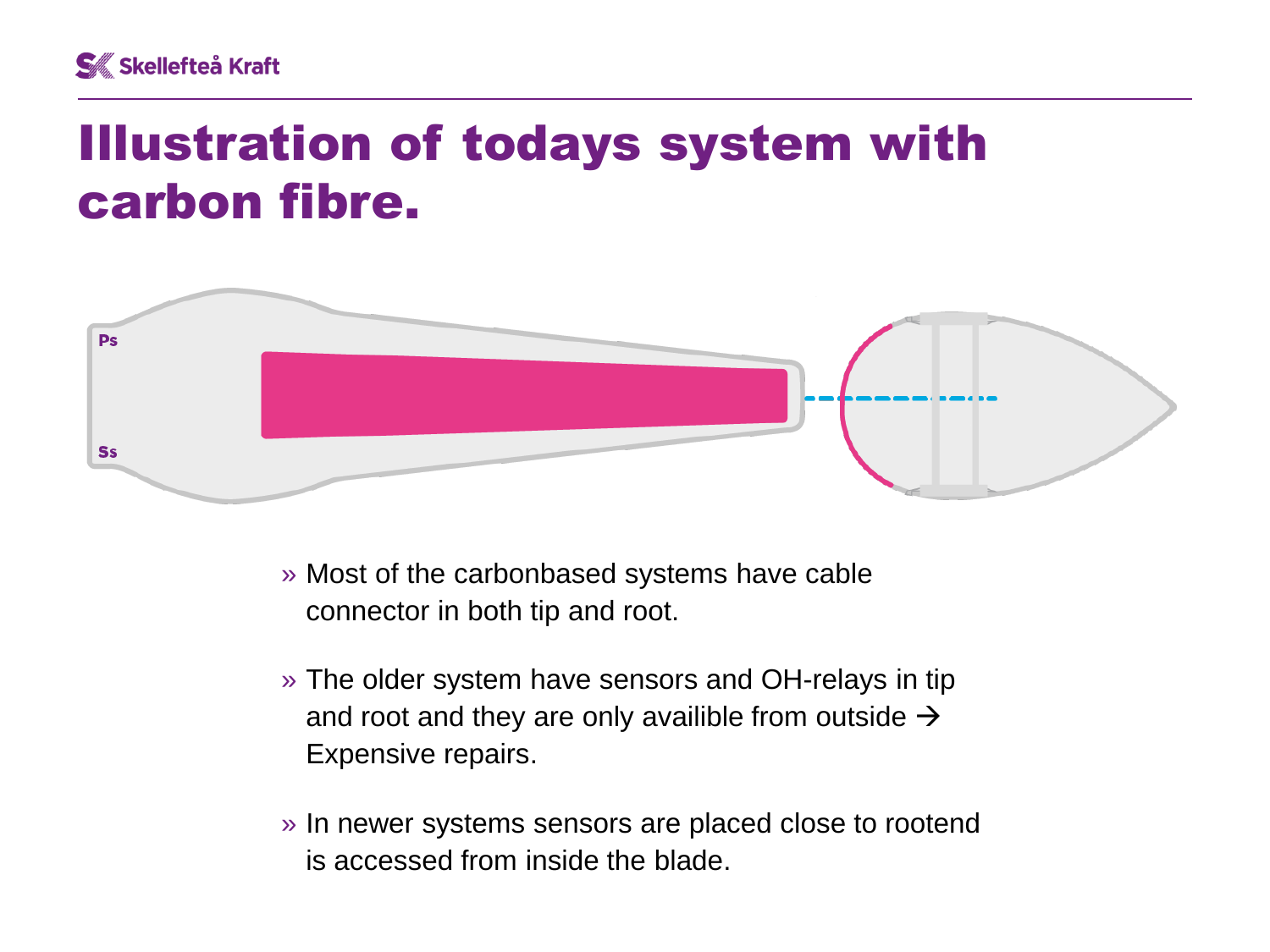# What should we as owners ask for?

- » Higher energy efficiancy.
- » Availibility, not only for the turbine but also for the anti/deicing system.
- » Warranty for effect of the function not only for the function.
- » Service and repair manuals even for AIS.
- » Access to system data.
- » Turbines certified according to standard including anti icing function.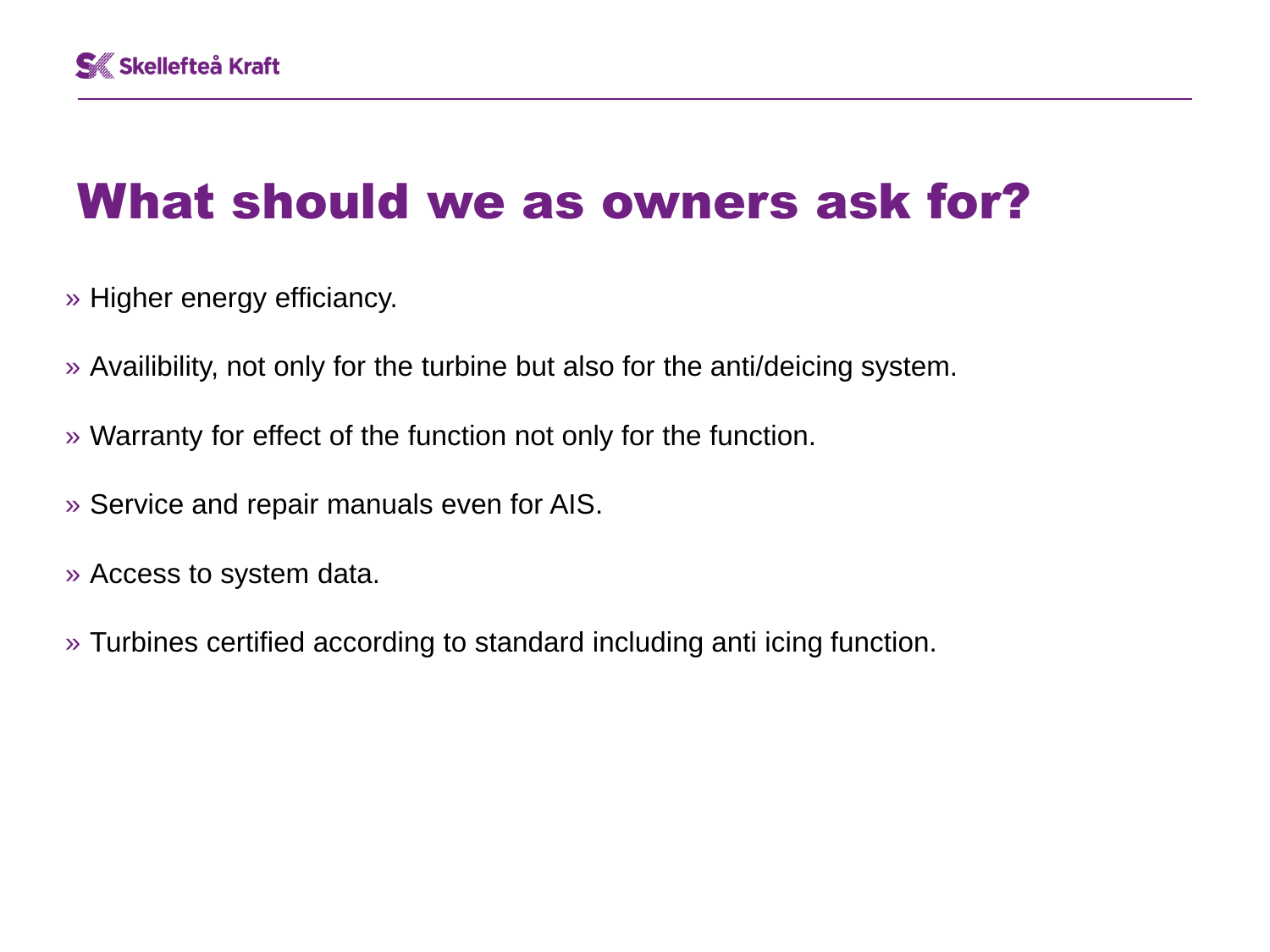# Next generation of AIS?



- » A system that allows you to have more than one section.
- » A small damage on the surface will not cause standstill.
- » You could adjust the system to a more even temperature.
- » Better availibility.
- » Higher energy efficiance.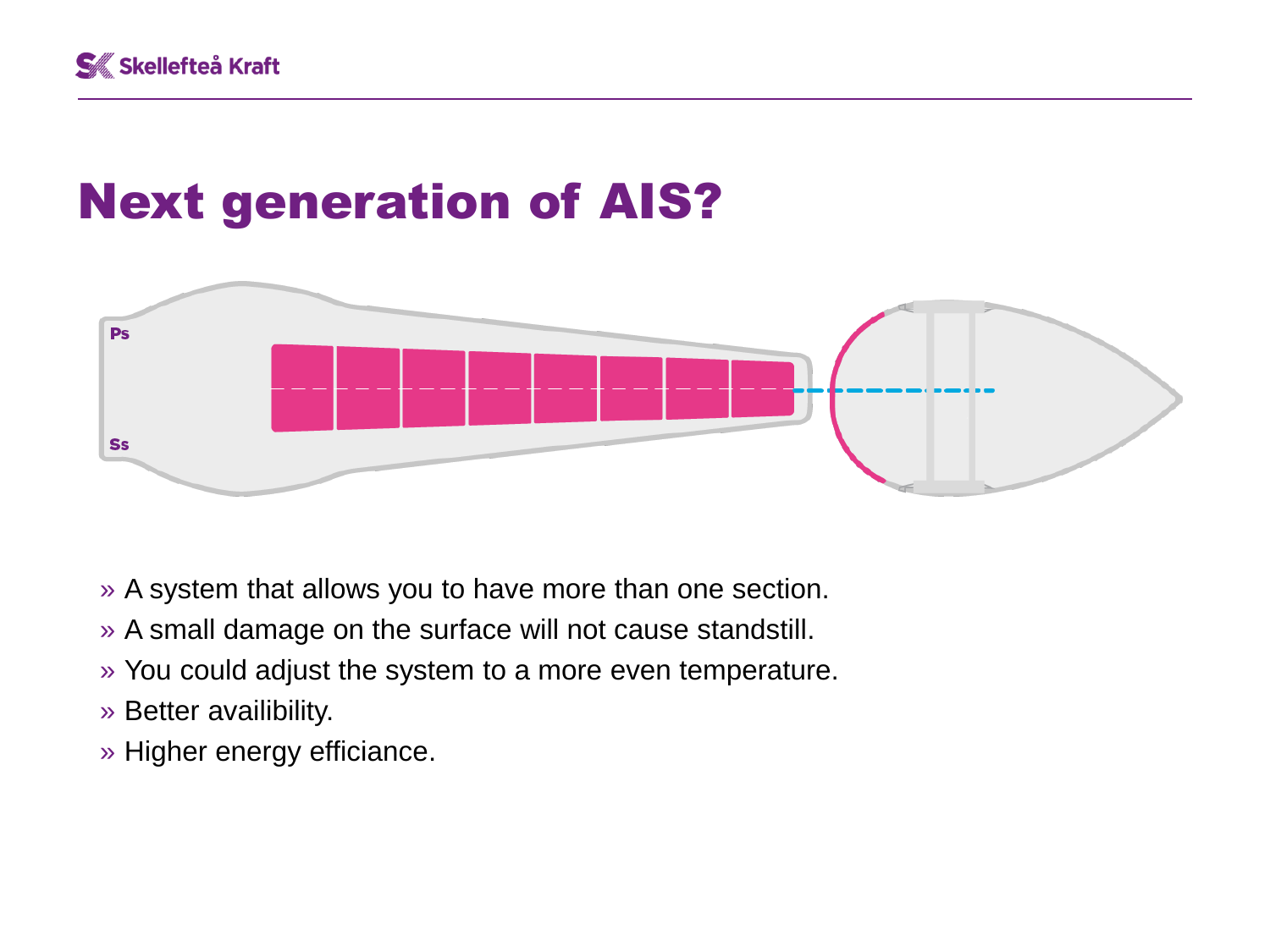## AIS function in 3-5 years

- » Made in smaller sections, extra heat on attack angle of leading edge.
- » Possible to attach as retrofits, today we have seen retrofits done with carbonbasedsystem in Canada..
- » Lower prices
- » Easy to repair

.

» Low energy consumption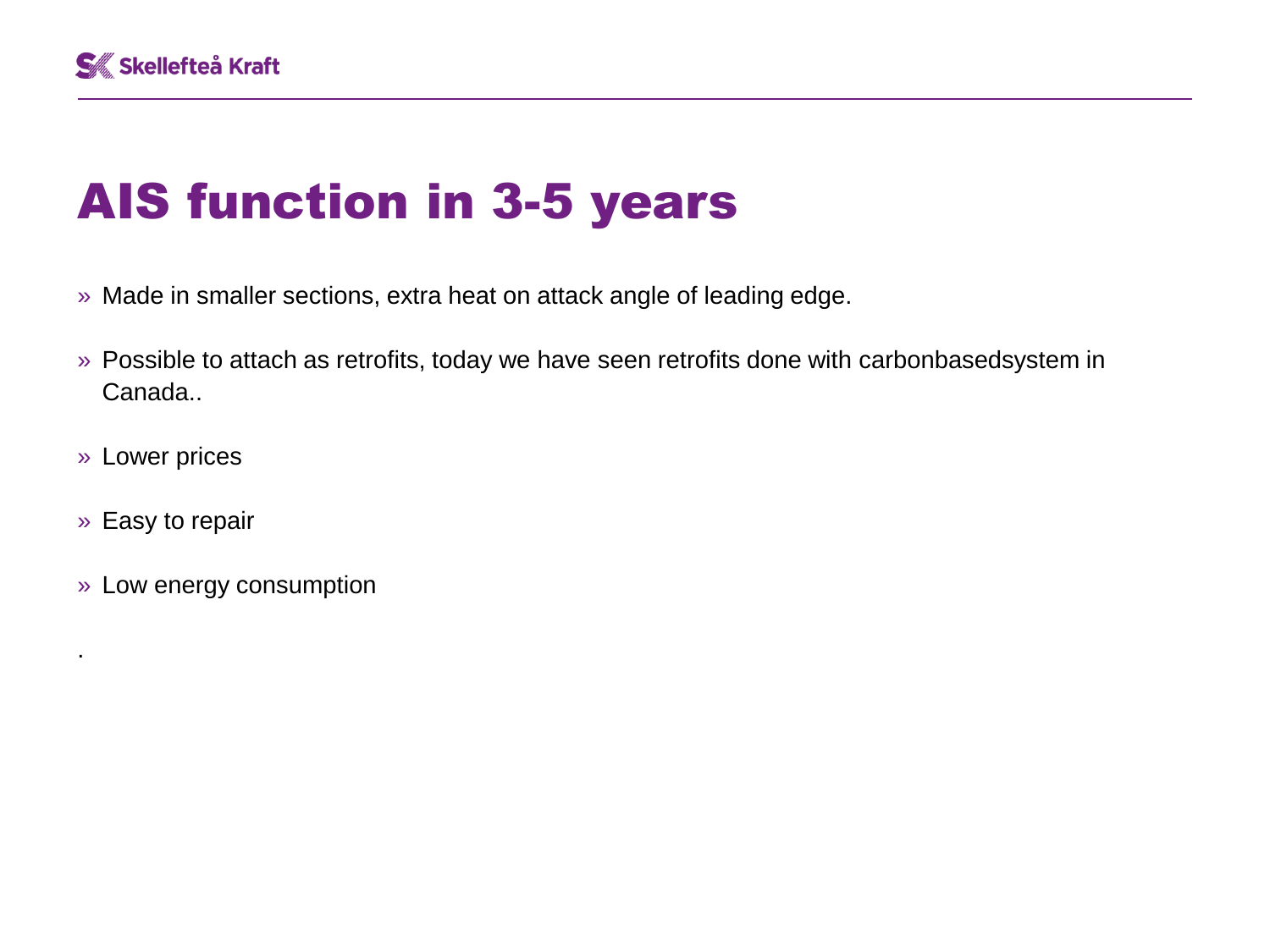#### Questions?

- » **Jonas Sundström**
- » Site Manager
- » Tel: +46 (0)910-77 28 39
- » Mobil: +46 (0)730-79 76 92